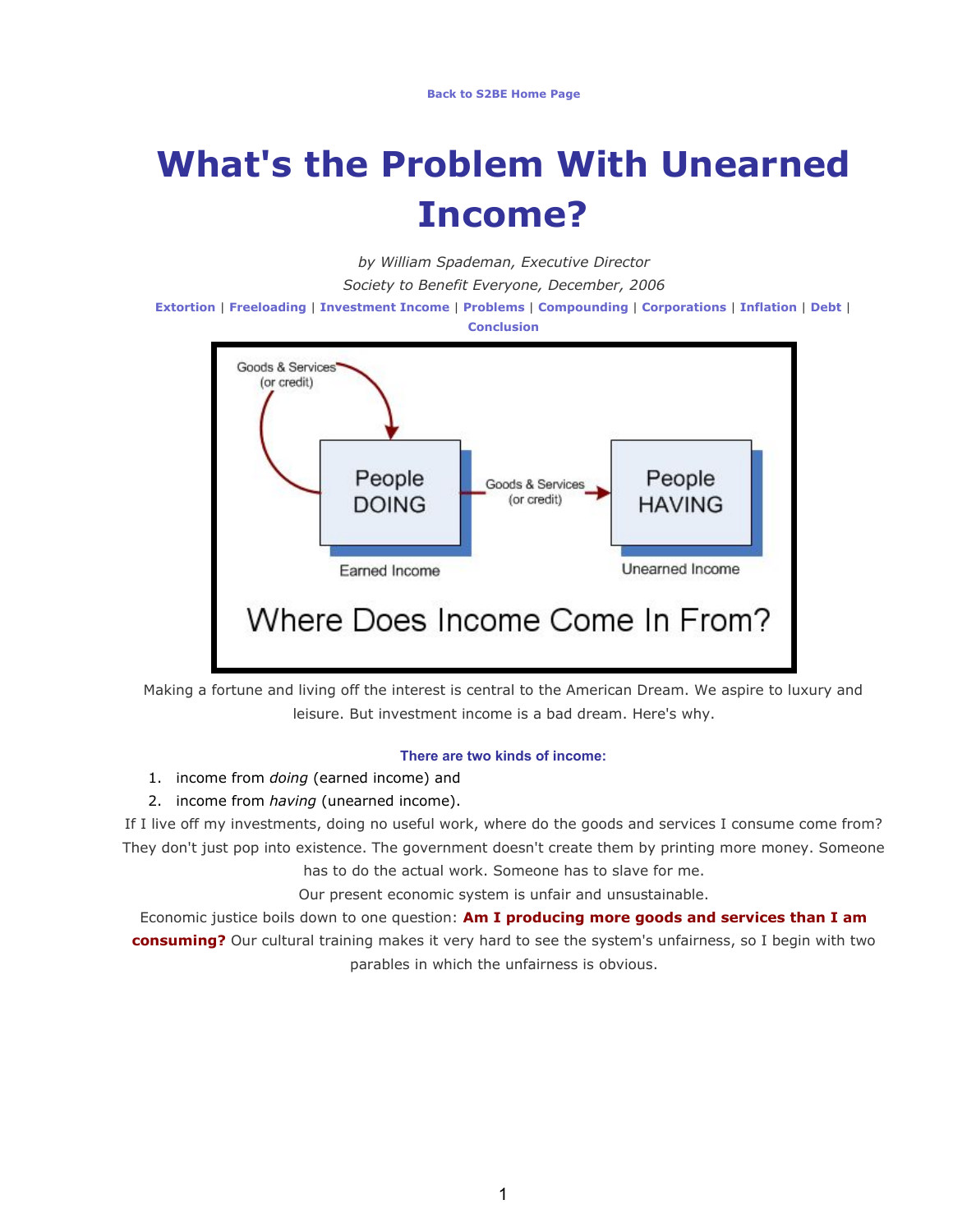

## **Extortion (Gouging) -- demanding more pay than is fair**

When the girl was alone the little man came again for the third time, and said, "What will you give me if I spin the straw for you this time also?"

"I have nothing left that I could give," answered the girl.

"Then promise me, if you should become Queen, your first child."

"Who knows whether that will ever happen?" thought the miller's daughter; and, not knowing how else to help herself in this strait, she promised the little man what he wanted, and for that he once more spun the straw into gold. **[1](http://s2be.org/economicevils.php#ref)**

Rumpelstiltskin exploits the girl's desperate circumstances, demanding much more than fair payment for his help. This is clearly evil.



## **Freeloading -- accepting payment for no work at all**

One fine morning the little red hen said: "Who'll get up and light the fire?"

"I won't," said the cat.

"And I won't," said the rat.

"I'll do it myself," said the little red hen. So she got up and lit the fire. Then she said: "Who'll get up and sweep out the room?"

"I won't," & c.

Then she said: "Who'll get up and get the breakfast?"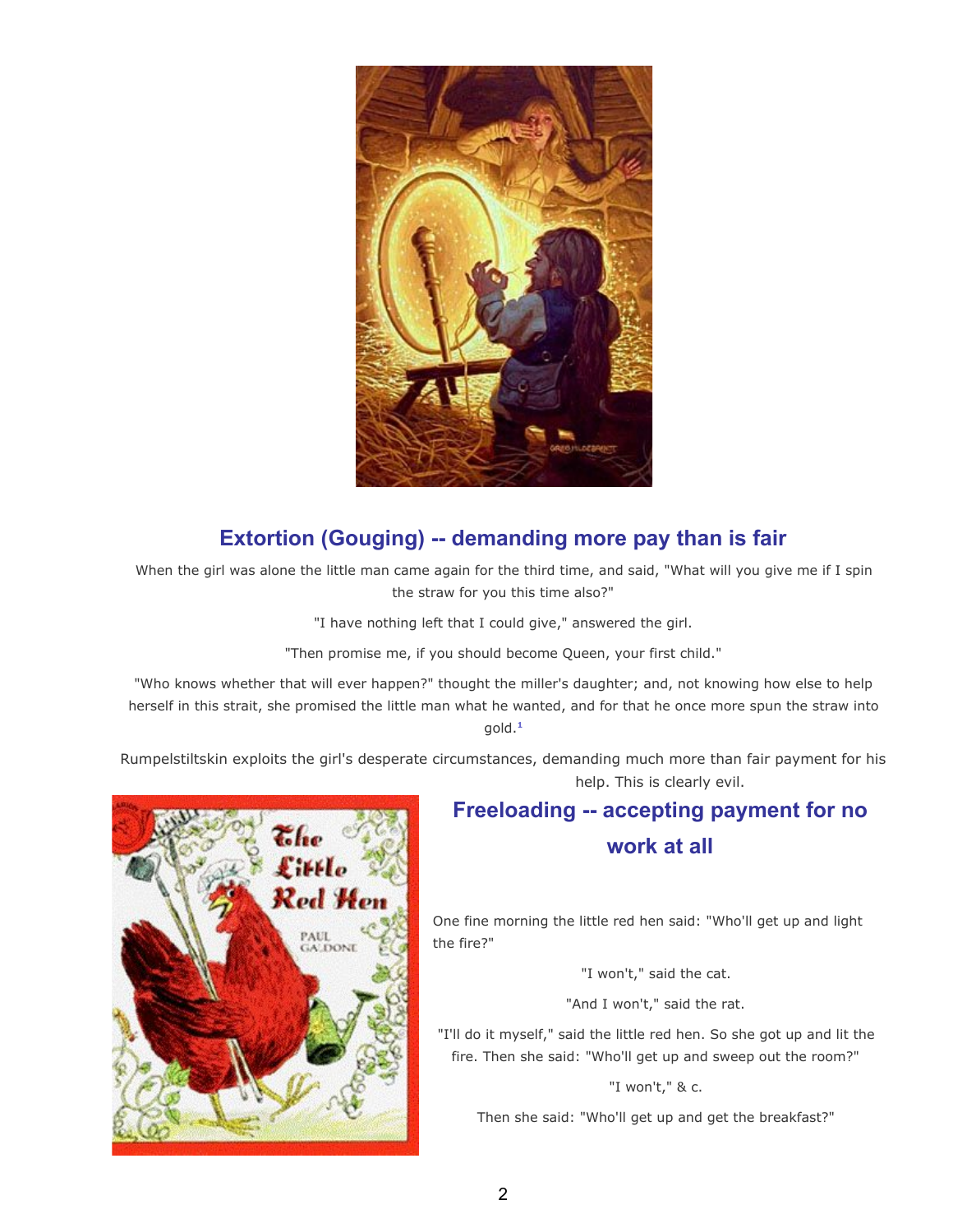"I won't," & c. Then she said: "Who'll get up and eat the breakfast?"

"I will!" said the cat.

"And I will!" said the rat.

"No, I'll do it myself," said the little red hen. **[2](http://s2be.org/economicevils.php#ref)**

This was written as a "nursery tale"; that is, a learning story for children. We recognize freeloading as shameful behavior. The Duck, Cat and Dog refuse to work, yet they are willing to receive the benefits of the Little Red Hen's labors. They are clearly in the wrong and the Little Red Hen is entirely justified in telling them: no work, no food.

**[to top](http://s2be.org/economicevils.php#top)**

#### **Investment Income -- accepting payment for no work at all**

We all agree that extortion and freeloading are unfair. How then are we to view what the IRS calls "unearned income" -- that is, investment income: rent, interest, dividends, capital gains, and other passive profits? Isn't this also "accepting payment for no work at all" or at least "more pay than is fair" for the amount of work done? At first glance it looks as though this unearned income is harmless enough; it seems to benefit the investor without causing any harm to anyone.

But it does cause harm, as humankind has known for hundreds of years**[3](http://s2be.org/economicevils.php#ref)** . Consider the typical tale of poor farmers oppressed by the wealthy landowner:



Once upon a time, there was a small farming community where everyone lived in peace and prosperity. A kind old woman owned the land and generously allowed all the local farmers to cultivate it at no charge. On Tuesdays and Thursdays, she taught philosophy at the community's grammar school.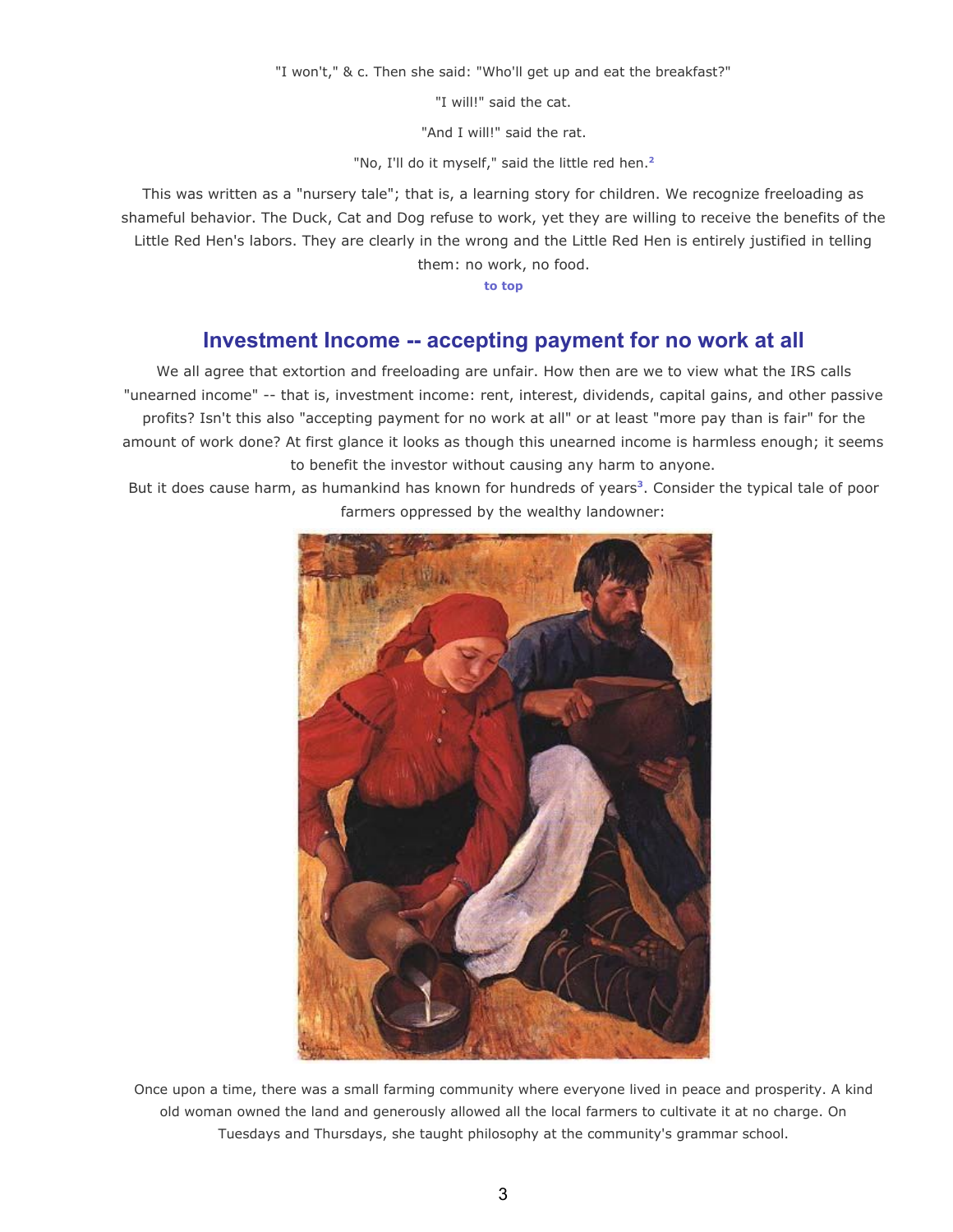Meanwhile, the woman's lazy son spent his days in idle amusement. When the old woman died, the son, as the new landowner, quickly put his inheritance to work. He informed the local farmers that they must give him one third of their harvest each year, in exchange for the right to cultivate his land. This payment being more than he required for his own sustenance, he traded the surplus for every conceivable luxury, and stored the remainder for future use.

Some of the farmers, wary of this extra burden, accepted more lucrative positions as soldiers, protecting the landowner's estate from theft. Others took jobs cleaning his house, caring for his riding horses, crafting fine furniture for his use, or managing his estate. Before long, the efforts of fully half of the community were dedicated to serving the landowner. The remaining farmers struggled in vain to do the work that had once been shared by the whole community. Food became scarce. Most of the people survived on boiled oatmeal and figs, saving the costlier foods for the landowner and his few friends.

The landowner gladly lent his surplus food to the poor, to be repaid with interest at the next harvest. He looked on the poor with pity, secure in the knowledge that he, at least, would not starve, for he had managed his inheritance wisely and could afford a life of luxury indefinitely. What a shame, he thought, that the poor were too ignorant and lazy to succeed as he had done.

The landowner in the story enjoys his idle luxury at everyone else's expense. That's not fair and everyone knows it. Having does not imply a moral right to have more.

Yet in our larger society, complicated by money standing in for goods and services, most of us remain blind to this injustice. Extravagant consumption is clearly wrong. Unearned income is unjust income, by the very dint of its being unearned. **Unearned equals undeserved**.



If I consume more than I produce, then I am unfairly exploiting my fellow people. When I take an honest look at all that I consume, it is perfectly obvious that someone else is toiling hard on my behalf.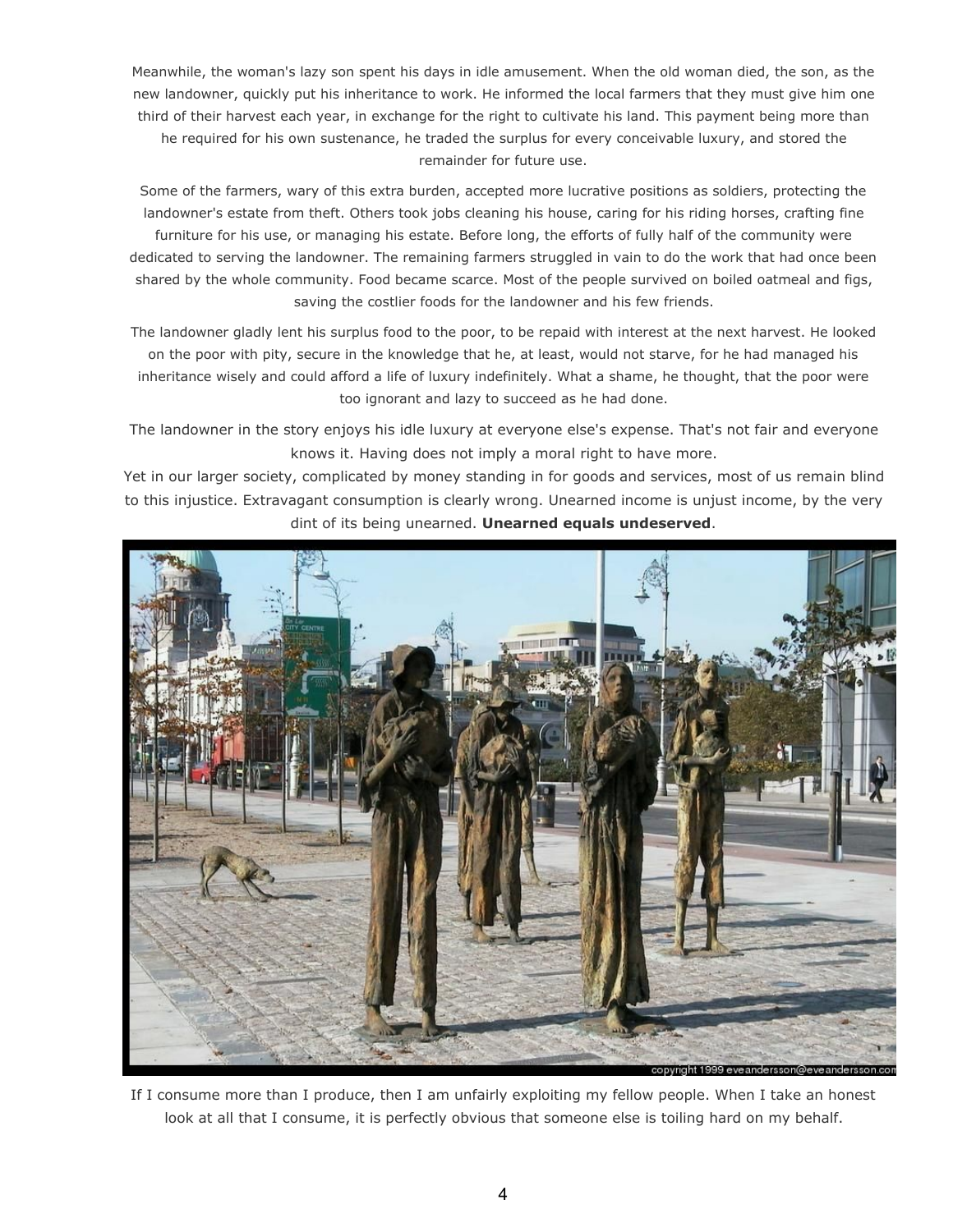One complication is when ownership requires some labor. For example, if I own a second house and rent it out, part of the rent pays me for the labor and expenses of managing the property (advertising,

interviewing tenants, doing or arranging for maintenance, paying the bills, reporting to the government, etc.). That part of the rent is fair; it is compensation for useful labor. Any rent demanded beyond fair compensation for that labor is not fair; it is extortion.

On the other hand, the effort I spend managing my speculative investments (choosing which stocks to buy) produces no useful value and serves only to enrich myself. The value of those riches has to come from somewhere; and since I'm not creating it, it's coming from someone else. Like the landowner in the story, I am living in luxury at other people's expense -- freeloading.

Unearned income pumps credit from those who do productive work to those who don't. In any society a certain finite amount of value is produced. A just and sensible society would distribute this value in a way that rewards labor, not idle ownership and wealth.

**[to top](http://s2be.org/economicevils.php#top)**

## **Investment income is a problem**

Summarizing the arguments above:

- Money has value because you can get something of value for it.
- That value has to come from somewhere (Money is a zero-sum system).
- Only nature and people create value. Invested money gets you more money, but cannot do real work; it cannot actually create anything.
- When I receive investment income (for example interest), I am being given credit for value created by someone else; that is, I am being paid for their work.
- Therefore, investment income is unjust.



#### **The Rich Get Richer and The Poor Get Poorer[4](http://s2be.org/economicevils.php#ref)**

I find this truth very disturbing -- that investment income is unjust. I work hard to earn what little money I manage to save. So it seems only fair that I sit back and let my saved money "work" for me. But there is no justice in getting paid twice for my work, when it dictates that someone else gets paid that much less.

Unfortunately, renouncing investment income (when you can get it) is very hard. I haven't succeeded yet and I know very few people who have. Ultimately we hope to make that sacrifice easier by creating a new economic system that rewards productive work, not wealth. The **[common good bank™ project](http://commongoodbank.com/)** is a big step in that direction.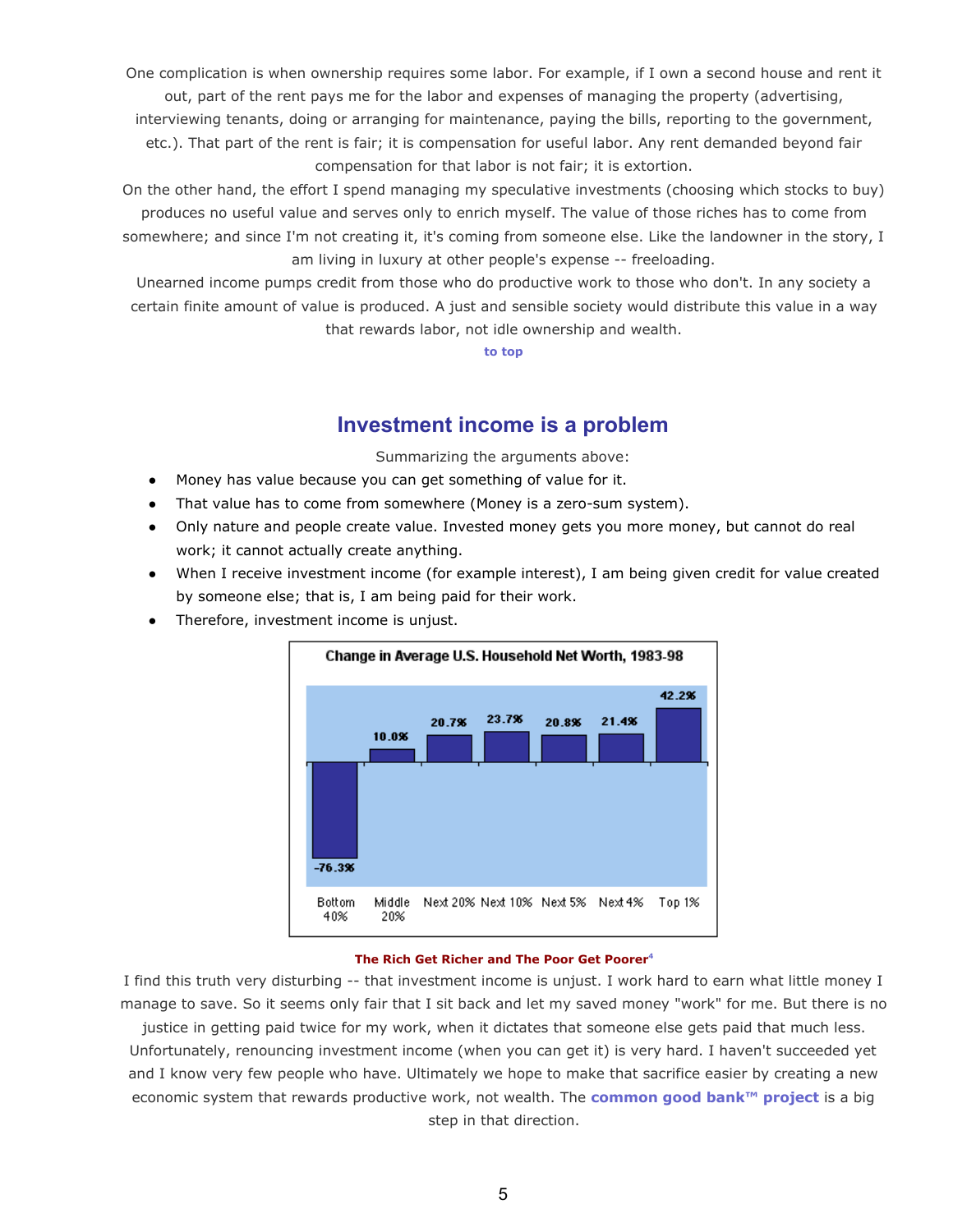In our current economic system, the more money you have, the more money your investments bring you. The rich get richer and the poor get poorer. Poorer and poorer until they starve to death. This is probably not what we want for our country and our world. The pervasiveness of the problem is much broader than it appears at first glance. A large part of the cost of everything we buy, both goods and labor, ends up as investment income for someone somewhere. According to German economist Margrit Kennedy, this unearned income part averages between 30% and 50%.**[5](http://s2be.org/economicevils.php#ref)**

Overall, 852 million people are hungry<sup>[6](http://s2be.org/economicevils.php#ref)</sup> - about 1 in 8. Even here in the United States 10.7 million are hungry**[7](http://s2be.org/economicevils.php#ref)** . And it's getting worse. From 1983 to 1998, household net worth of our poorest 40% fell by 76% (see diagram above). To see how bad our wealth disparity is currently, take a look at the **[L curve](http://lcurve.org/)** (be sure to zoom out).

**[to top](http://s2be.org/economicevils.php#top)**

## **Compounding the Problem**

Unearned income *inevitably* funnels wealth to the rich -- slowly at first, then faster and faster. Here's how it works:

Once upon a time, 101 young peasants lived in peace and harmony, with a cash economy, on an otherwise uninhabited planet. By a remarkable coincidence, one year at harvest time, each peasant had precisely \$1,000 -- exactly the amount necessary to survive until the next harvest.



How Unearned Income Funnels Wealth to the Rich (at 10%)

As it happened, one of the peasants, a mathematician named Rich, lost his sister that week in a mysterious accident, leaving him an extra \$1,000. At the funeral, Rich announced that he had no need for the whole extra thousand and would happily distribute it among the rest of the community, \$10 to each person, in memory of his sister, keeping just \$10 for himself and allowing everyone to live a bit more comfortably that year. In exchange all he asked was that they return the money with 10% interest at the next harvest. Everyone agreed that this was a great gift and accepted gladly.

The next year, however, after paying Rich back, some of the peasants found that they had too little money to make it through the year. Following the precedent of the previous year, they borrowed as much as possible from Rich or from anyone else who had a bit extra, again at 10% interest. And so it went, until one year, exactly 49 years later, the peasants found after the harvest that Rich had all the money -- \$101,000 -- and everyone else owed him \$66.62, more or less.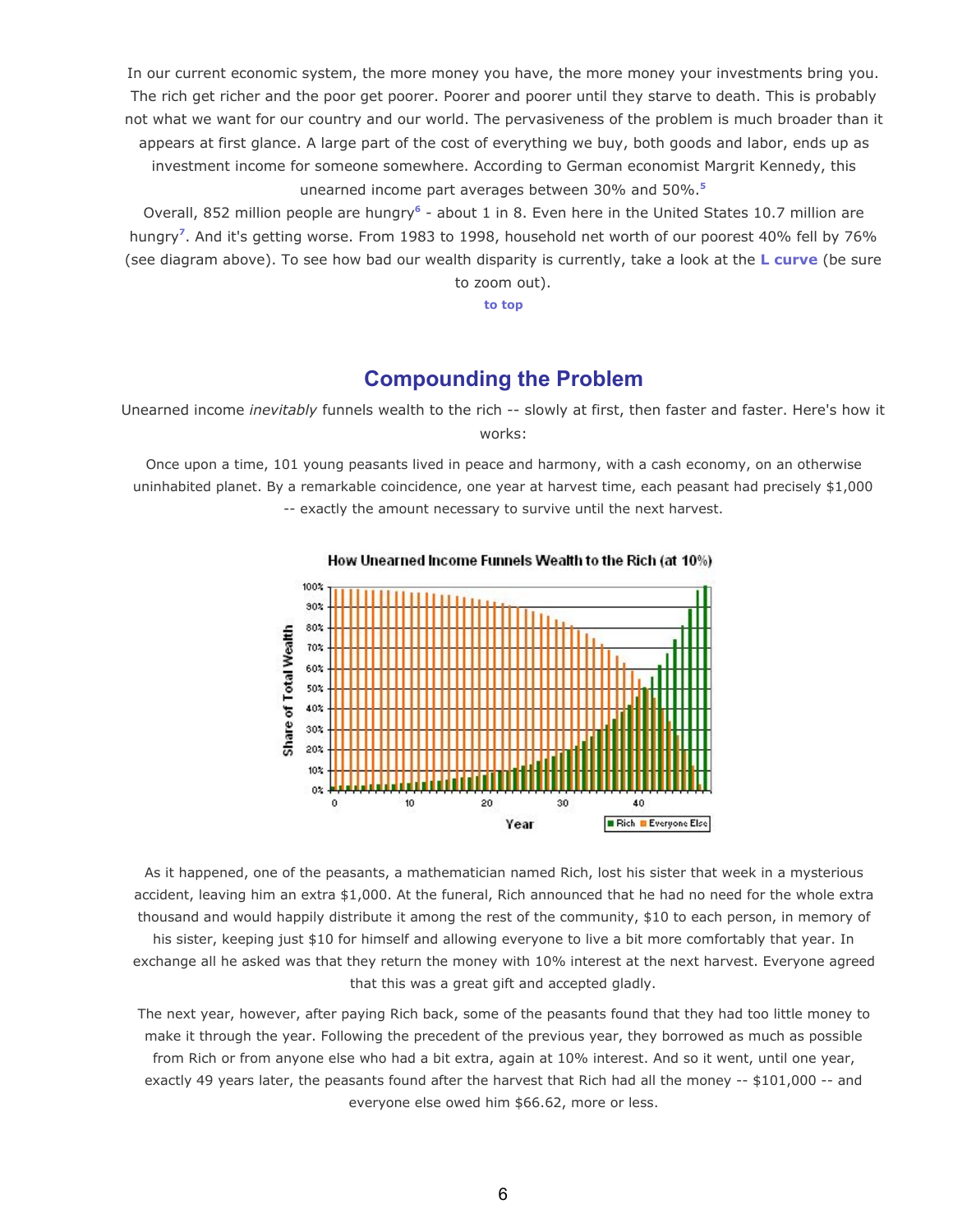Unfortunately, this is no fairy tale. It is a mathematical truth. As a group, the poor have less money each year, so each year they must borrow more, in order to survive. This example story assumes only that the richest person starts with (and lends out) a surplus equal to the average wealth of everyone else. Once the interest rate is set, it determines the length of time to the end. At 10%, 49 years; at 5%, 95 years; at 20%, 26 years. The shape of the graph does not change -- only the number of years.



Compiled from UNU-WIDER Report Dec 2006 by s2be.org

Return on investment is an exponential function in a finite environment, pumping credit faster and faster from the poor to the rich. If it continues, it WILL reach the limit; the rich will have it all and the poor will live forevermore in debt.

The story roughly parallels our world situation, several years ago. Each peasant in this story represents one percent of the world population. In the year 2000, the richest 1% already held 40% of the world's wealth**[8](http://s2be.org/economicevils.php#ref)** (year #38 in the diagram above, "How Unearned Income Funnels Money to the Rich").

Most of you who are reading this are near the bottom of that 1%. The top percent itself is similarly stratified, with the wealth of the top 1% of 1% dwarfing the rest. At the pinnacle are the 946 billionaires (the top one-seventh of 1% of 1% of 1%), collectively holding 2.5% of the world's wealth -- about 170,000 times their share and about twice the total wealth of the 3,800,000,000 people in the poorest half of the world.**[9](http://s2be.org/economicevils.php#ref)**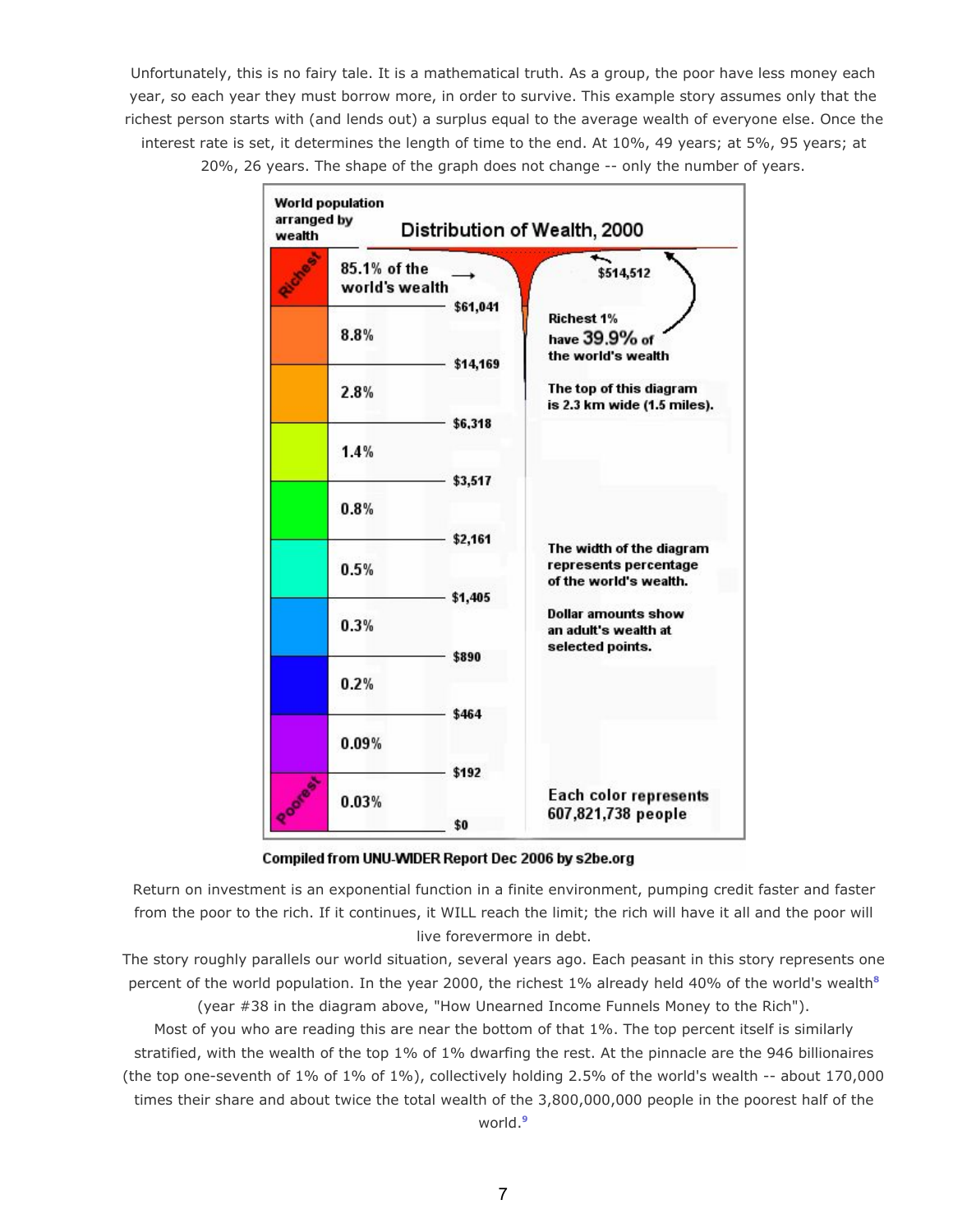The "Distribution of Wealth" diagram to the right groups people by wealth. Each color represents 10% of the world population, with the poorest 10% at the bottom. The width of the funnel represents graphically the amount of wealth held by people at each level (0.03% for the poorest 10%, and so forth). The wealth held by the top 1% is so large in relation to the rest, that it mostly could not be shown here. You must imagine it as a thinner and thinner line, 2.3 kilometers wide at the top of the figure.

**[to top](http://s2be.org/economicevils.php#top)**

#### **Unearned Income Requires Ruthless Corporations**



Source: Coriolis Research and Wal-Mart annual reports

The predominate vehicle for delivering a high return on investment is the for-profit corporation. We have created corporations as a structure whose primary mission -- overriding all other concerns -- is to maximize percentage return to investors. In order to maintain even a constant percentage increase in value from year to year, a corporation must grow exponentially (faster and faster), on a finite planet with finite resources, forcing it to become increasingly ruthless at the expense of the environment and the well-being of society. For example, Wal-Mart, the world's largest corporation, has over 6,500 stores. It has grown at an average rate of 20% per year since its beginning in 1962<sup>[10](http://s2be.org/economicevils.php#ref)</sup>. To maintain even its current 9.5% annual rate of return, it must build more stores each year than the year before, and give as little as possible to its employees, suppliers, and communities. Indeed, Wal-Mart is notorious for destroying communities, strong-arming its suppliers, and abusing its employees.**[11](http://s2be.org/economicevils.php#ref)**

Unearned income requires ruthless exploitation of people and destruction of the environment.

**[to top](http://s2be.org/economicevils.php#top)**

#### **Unearned Income Causes Inflation**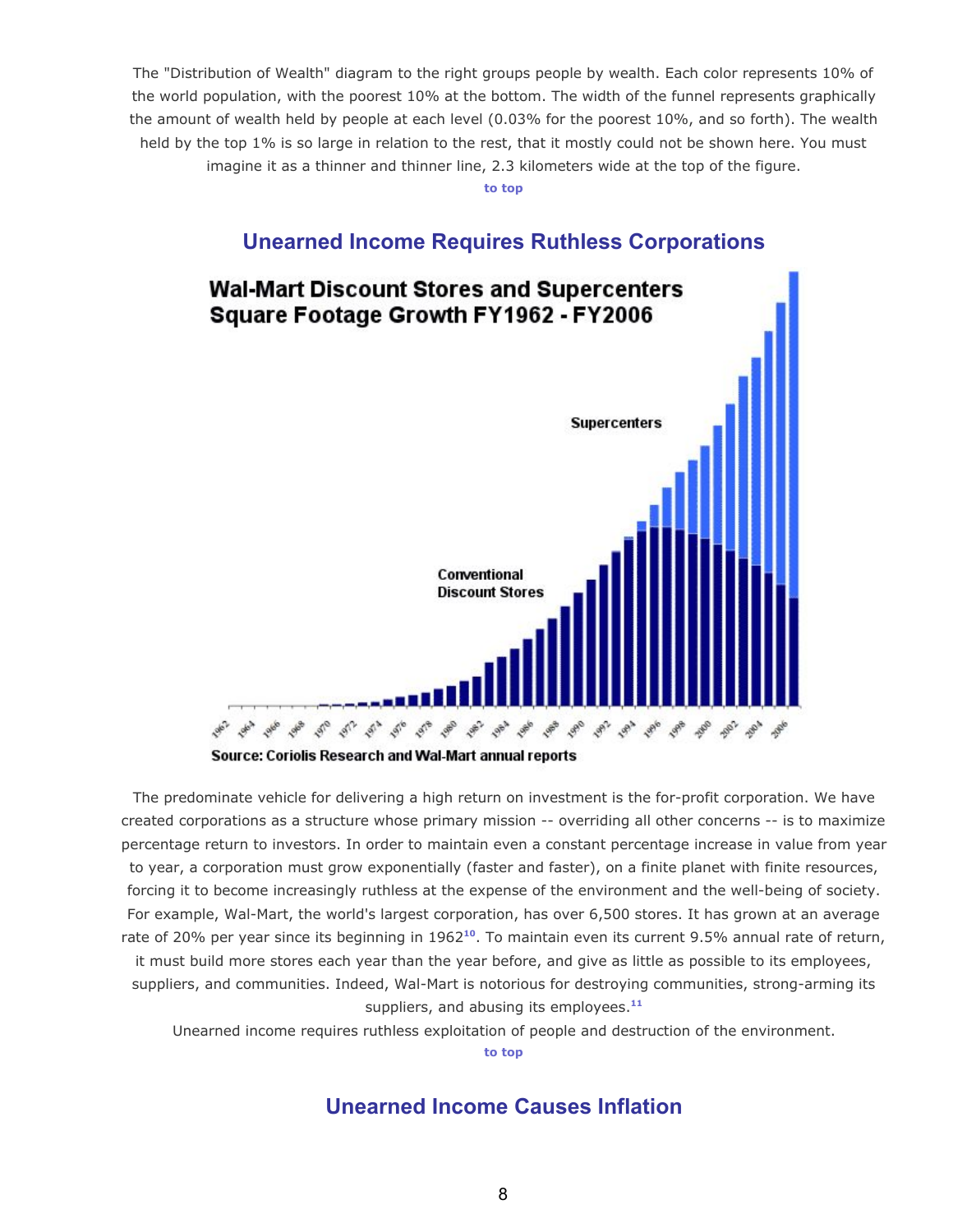The largest factor contributing to inflation is the growing volume of unproductive, self-serving and counterproductive activity. For example, if I stop doing productive work and live off my investments, then the cost of living goes up for everyone. Activities that serve only to increase someone's wealth or to provide luxuries add to inflation: theft, speculative investment, diamond-cutting, and many, many other activies. Of course our federal government also contributes to inflation, as governments nearly always do. Pressured

by corporations to spend public money on expensive boondoggles that will further enrich investors (especially preparation for war, waging war, and reconstruction after war), government must find inconspicuous ways of financing its wild spending. Our government gets money primarily in two ways:

- 1. by taxation and
- 2. by creating it out of thin air (or, more accurately, by authorizing the big banks to create it).



#### **Purchasing Power of U.S. Dollar, 1800 - 2005[12](http://s2be.org/economicevils.php#ref)**

Taxes are very unpopular with the public. However, when the government creates money faster than it "earns" it back as taxes, the effect is like writing a really big bad check. Lots more money, with no increase in goods or services to spend it on, makes each dollar worth less, so the cost of living appears to go up. Inflation is a sort of hidden tax that affects everyone equally – unless of course you have your money invested at a rate of return that more than compensates for the devaluation of the dollar. That is, inflation is a hidden tax that affects only people who are struggling financially. It is a kind of theft. At first glance, it seems that inflation justifies investment income. For example, let's say I make 10% on my investments (on average). Six of those percents just compensate for inflation (which is much higher than what the government reports<sup>[13](http://s2be.org/economicevils.php#ref)</sup>). So I'm really only making 4%, which is close to a wash, right? Unfortunately, no. The full 10% is earnings that rightfully belong to someone else. Then inflation snatches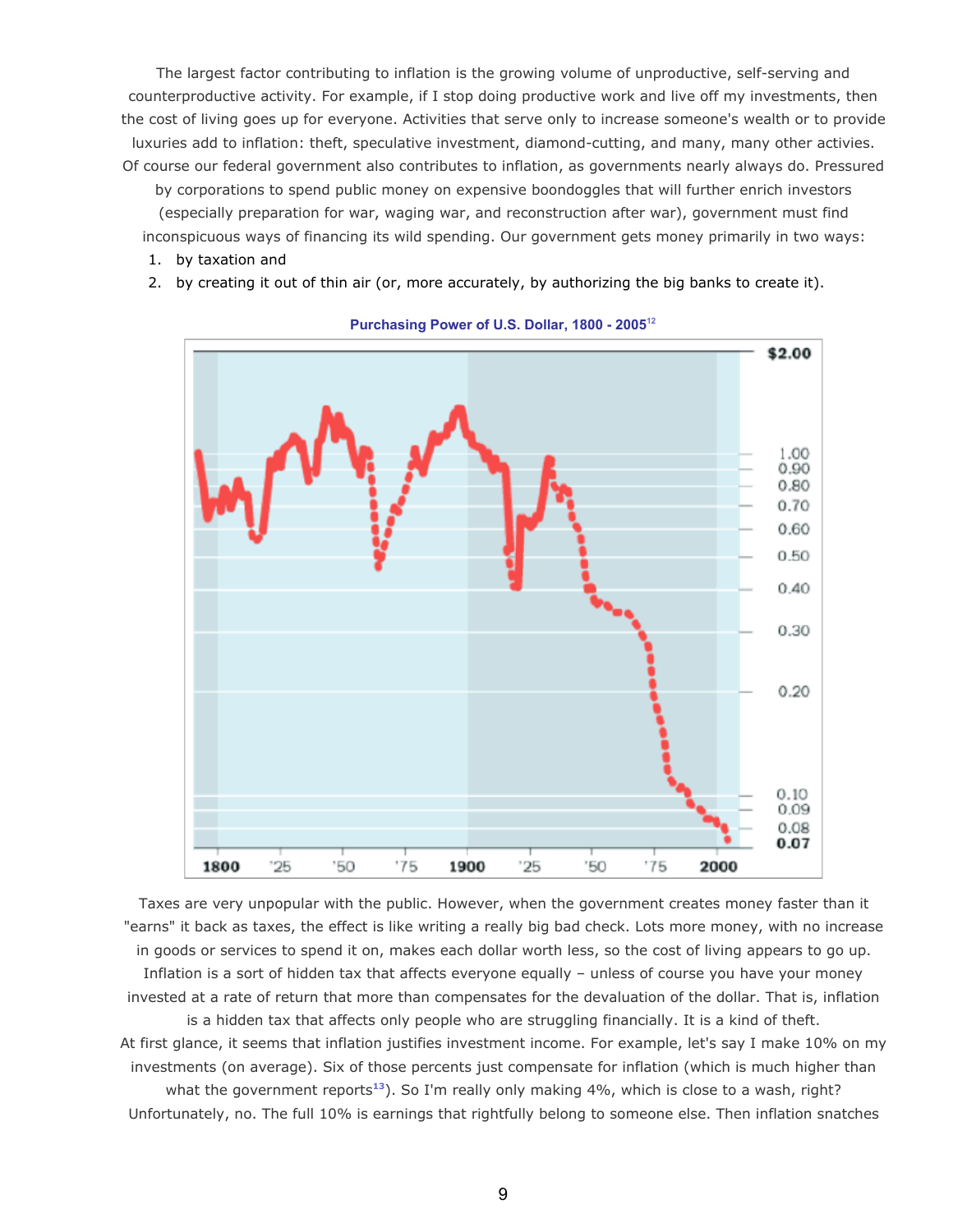6% from both me and that someone else. The poor get hit twice: once by investors and once by inflation. The end result is that I gain 4% and someone somewhere loses 16%.

**[to top](http://s2be.org/economicevils.php#top)**

## **Hopeless Debt -- the ultimate unearned income**

Debt can be even more insidious than inflation because it maintains a pretense that the money will be paid back at some point.



Small debts are not a problem,

if they get repaid. But outrageously colossal debts that can't possibly be repaid -- those are a problem. Ultimately there are only two ways to handle a debt:

- 1. pay it off or
- 2. default on it.

Defaulting on a debt (borrowing and never paying back) is equivalent to theft. If you borrow more than you can pay back in your lifetime, it is a theft from future generations. Continuously "borrowing from Peter to pay Paul" is a kind of default, too.

As a nation we are currently over \$8.6 trillion in debt<sup>[14](http://s2be.org/economicevils.php#ref)</sup> (\$50 trillion, counting "off balance sheet" debt<sup>[15](http://s2be.org/economicevils.php#ref)</sup>), increasing by \$2.13 billion a day or about \$1.5 million a minute**[16](http://s2be.org/economicevils.php#ref)** . That means each one of us (including babies) owes about \$29,000, plus another \$2,600 every year. If we start paying it off now, say by doubling our income taxes, we'll have it paid off in … well, never. Doubling the taxes wouldn't be enough, unless we also cut federal discretionary spending by about \$1 billion a day (a 43% cut). And that still leaves the much larger \$41 trillion problem of off-balance-sheet debt.

(These calculations are based on the following FY 2006 figures: 300 million people in the U.S.**[17](http://s2be.org/economicevils.php#ref)** , \$990 billion income tax revenue**[18](http://s2be.org/economicevils.php#ref)** , \$840 billion discretionary spending**[19](http://s2be.org/economicevils.php#ref)** , and \$406 billion in interest spending**[20](http://s2be.org/economicevils.php#ref)** – about 4.7% annual interest).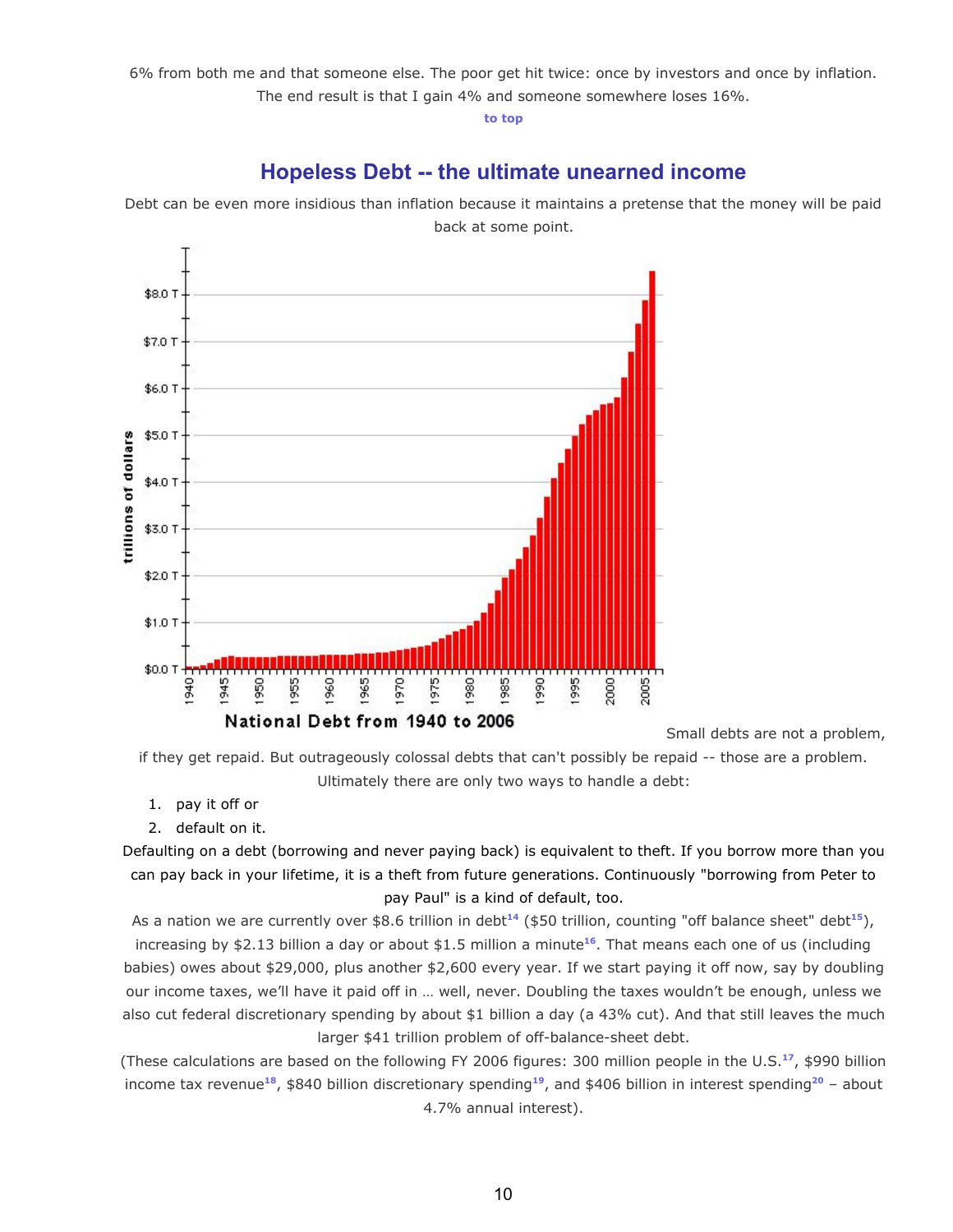Of course, there are many other obvious ways to pay off the national debt, besides personal income tax. Most of them involve taking some money back from those who have the most. This is unlikely to happen under our current system. Wealth controls government; and government, in turn, protects wealth.

#### **Conclusion**

Our current economic system is crazy. Unearned income leads to increasing poverty, unrestrained corporate plunder, devastation of the environment, human rights abuses, war, deceit, and misery for almost everyone. Please join me in fixing the system. Meditate on what is right. Support the **[common good](http://commongoodbank.com/) [bank™ project](http://commongoodbank.com/)**. Divest or do something fair with your investment income. **[Work for economic justice](http://www.debtweek.org/)**.

#### **[to top](http://s2be.org/economicevils.php#top)**

#### **References**

- 1. Brothers Grimm, "**[Rumpelstiltskin](http://etext.library.adelaide.edu.au/g/grimm/g86h/chapter55.html)**", from Household Tales, Ch. 55.
- 2. Joseph Jacobs, "**[The Little Red Hen: A Nursery Tale](http://books.google.com/books?id=iE0KAAAAIAAJ&dq=Joseph+Jacobs,+The+Little+Red+Hen:+&pg=RA1-PA116&ots=oVe16oH12x&sig=0DAzyWlgta1cUbl07WwZ2Ssby10&prev=http://www.google.com/search%3Fhl%3Den%26lr%3D%26client%3Dfirefox-a%26rls%3Dorg.mozilla%253Aen-US%253Aofficial%26hs%3DbiM%26q%3DJoseph%2BJacobs%252C%2BThe%2BLittle%2BRed%2BHen%253A%2B%26btnG%3DSearch&sa=X&oi=print&ct=result&cd=1)**", FOLK-LORE, A Quarterly Review of Myth, Tradition, Institution, & Custom, Vol. X - 1899, p. 116.
- 3. Stephen Zarlenga, "**[A Brief History of Interest](http://www.monetary.org/interest.htm)**", Swiss Money Museum, 1999.
- 4. Edward N. Wolff, "**[Recent Trends in Wealth Ownership, 1983-1998](http://www.levy.org/default.asp?view=publications_view&pubID=f73a204517)**", Levy Institute Working Paper No. 300, Table 3. (**[Levy Economics Institute](http://www.levy.org/)**: April, 2000)
- 5. Margrit Kennedy, "**[Interest- and Inflation-Free Money](http://www.globalideasbank.org/site/bank/idea.php?ideaId=985)**", Permakultur Publikationen, 1988.
- 6. "**[State of Food Insecurity in the World 2005](http://www.fao.org/docrep/008/a0200e/a0200e00.htm)**", United Nations Food & Agriculture Organization.
- 7. Nord, Andrews and Carlson, "**[Household Food Security in the United States, 2004](http://www.ers.usda.gov/publications/err11/err11_reportsummary.pdf)**", ERS Research Briefs. (PDF)
- 8. "**[The World Distribution of Household Wealth](http://www.wider.unu.edu/research/2006-2007/2006-2007-1/wider-wdhw-launch-5-12-2006/wider-wdhw-report-5-12-2006.pdf)**", World Institute for Development Economics Research, United Nations University (UNU-WIDER), 5 Dec 2006. (PDF)
- 9. **[The World's Richest People](http://www.forbes.com/lists/results.jhtml?passListId=10&passYear=2004&passListType=Person&searchParameter1=unset&searchParameter2=unset&resultsStart=1&resultsHowMany=25&resultsSortProperties=%2Bnumberfield1%2C%2Bstringfield2&resultsSortCategoryName=Rank&passKeyword=&category1=category&category2=category)**, Forbes Special Report 26 Feb 2004.
- 10. "**[Wal-Mart 2006 Annual Report](http://www.walmartstores.com/Files/2006_annual_report.pdf)**", Wal-Mart, 2006.
- 11. "**[Wal-Mart: Merchant of Shame](http://s2be.org/economicevils.php)**", National Organization for Women, June 21, 2005.
- 12. Marc Faber, "**[US Money Printing to Continue](http://www.google.com/imgres?imgurl=http://www.investingadvisers.com/articles/images/2005/December05/faber121305_b.gif&imgrefurl=http://www.investingadvisers.com/articles/2005/December05/us_money_printing_to_continue.php&h=466&w=547&sz=17&hl=en&start=91&tbnid=qYD1LLHivk1QAM:&tbnh=113&tbnw=133&prev=/images%3Fq%3Dprinting%2Bmoney%26start%3D80%26ndsp%3D20%26svnum%3D10%26hl%3Den%26lr%3D%26sa%3DN)**", InvestingAdvisors.com, 13 Dec 2005 (quoting Barron's).
- 13. George Paulos, "**[An Alternative Inflation Index](http://www.safehaven.com/article-1942.htm)**", Safe Haven, 08 Sep 2004 and
- 14. Jim Jubak, "**[Bagel index shows bite of inflation](http://articles.moneycentral.msn.com/Investing/JubaksJournal/BagelIndexShowsBiteOfInflation.aspx)**", MSN Money, 21 Nov 2006
- 15. **[Bureau of the Public Debt](http://www.publicdebt.treas.gov/opd/opdpdodt.htm)**
- 16. David Walker, Comptroller General of the United States, **[Report on the U.S. Government's](http://fms.treas.gov/fr/06frusg/06gao2.pdf) [Consolidated Financial Statements for FY 2005 and FY 2006](http://fms.treas.gov/fr/06frusg/06gao2.pdf)**, Government Accountability Office, December 2006. Here's an excerpt:
- 17. "Despite improvement in both the fiscal year 2006 reported net operating cost and the cash-based budget deficit, the U.S. government's total reported liabilities, net social insurance commitments, and other fiscal exposures continue to grow and now total approximately \$50 trillion, representing approximately four times the Nation's total output (GDP) in fiscal year 2006, up from about \$20 trillion, or two times GDP in fiscal year 2000. As this long-term fiscal imbalance continues to grow, the retirement of the "baby boom" generation is closer to becoming a reality with the first wave of boomers eligible for early retirement under Social Security in 2008. Given these and other factors, it seems clear that the nation's current fiscal path is unsustainable and that tough choices by the President and the Congress are necessary in order to address the nation's large and growing long-term fiscal imbalance."
- 18. **[U.S. National Debt Clock](http://www.brillig.com/debt_clock/)** (**[One trillion](http://www.lcurve.org/millbill.htm)** is a thousand thousands of a thousand thousands.)
- 19. **[U.S. Census Bureau](http://www.census.gov/main/www/popclock.html)**